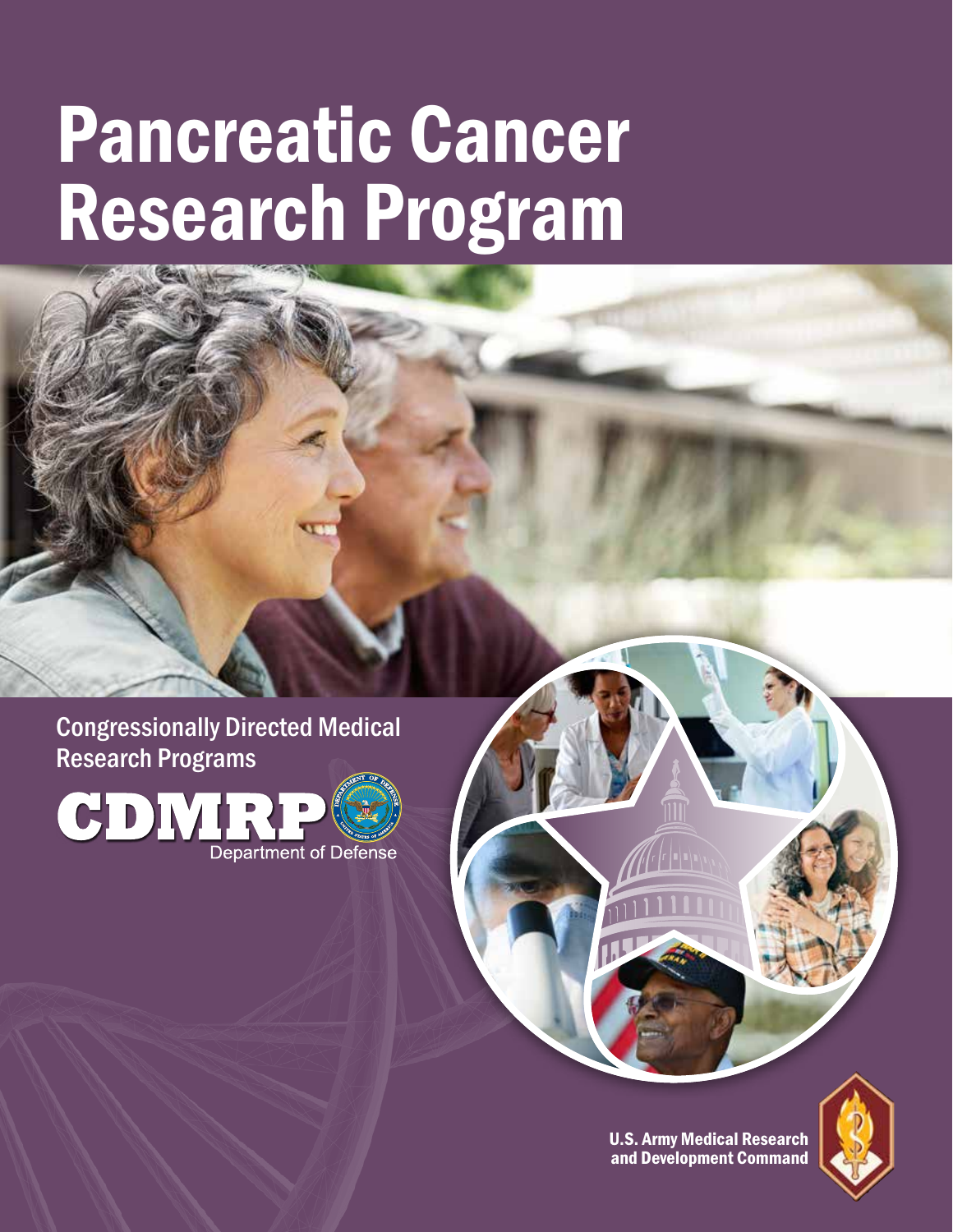

*Vision:* A diminished burden of pancreatic cancer among Service members, Veterans, their families, and the American public.

*Mission:* Promote rigorous, innovative, high-impact research that leads to new pancreatic cancer diagnostic and therapeutic tools through collaboration.





## PANCREATIC CANCER RESEARCH PROGRAM

### Pancreatic Cancer and PCARP History:

Based on data from the National Cancer Institute, an estimated 56,770 new cases of pancreatic cancer were diagnosed in the United States during 2019. Pancreatic cancer is also the eleventh most common type of cancer in the United States, representing 3.2% of all new cancer diagnoses every year. The 5-year survival rate for those with pancreatic cancer is just over 9%. Since 2011, the Congressionally Directed Medical Research Programs (CDMRP) has funded pancreatic cancer research through the Peer Reviewed Cancer Research Program (PRCRP). From fiscal year 2011 (FY11) through FY18, the PRCRP invested over \$23 million (M) in pancreatic cancer research.

In FY20, the \$6M Peer-Reviewed Pancreatic Cancer Research Congressional appropriation established the Pancreatic Cancer Research Program (PCARP). Program Announcements to be solicited for FY20 are the Idea Development Award (IDA) and Translational Research Partnership Award (TRPA). The IDA will have a single Principal Investigator (PI) option, as well as a partnering PI option, which includes an early-career investigator. With this new program, the PCARP will continue to invest in research focusing on advancing our understanding of pancreatic cancer for the benefit of Service members, Veterans, their families, and the American public.

"The establishment of the CDMRP Pancreatic Cancer Research Program (PCARP) is a vote of confidence by Congress on the critical importance of reducing the burden of pancreatic cancer in our society, especially amongst active duty personnel, Veterans and their family members. I am hopeful that it will bring together a united

front of clinicians and researchers pursuing the most innovative science geared towards newer treatments and early detection strategies against this disease." *Anirban Maitra M.B.B.S., M.D., PCARP Programmatic Panel Chair*



"My hopes are high with enthusiasm for the PCARP program in accelerating possibilities of eliminating needed gaps in the pancreatic cancer research scenario and providing knowledge and information to extend patient quality of life to enhance the survivorship for ALL affected by this horribly devastating cancer." *Kay Kays, PCARP Programmatic Panel Member/ Pancreatic Cancer Survivor*

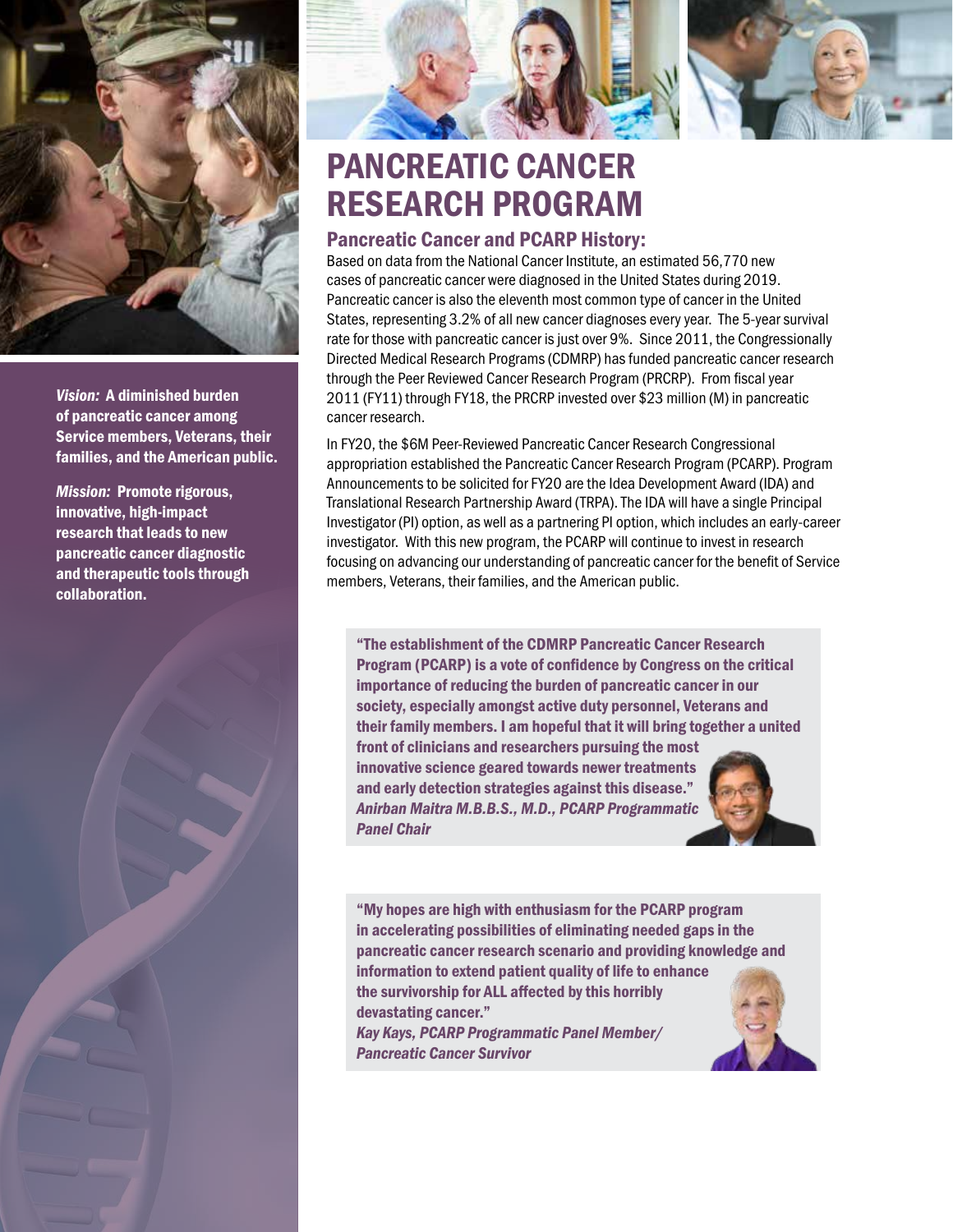

#### FY20 PCARP Focus Areas

During the FY20 Vision Setting Meeting, the programmatic panel decided on the following list of Focus Areas that applicants need to address:

- Understanding precursors, origins and early progression of pancreatic cancer
- Understanding the events that promote pancreatic cancer metastasis
- Understanding the relationship between oncogenic signaling and the tumor microenvironment that drives drug resistance and therapeutic response
- Integration of biologic and imaging biomarkers to drive more precise and earlier detection and prognosis
- Defining viable tumor burden
- Supportive care and patient reported outcomes, quality of life, and perspectives during treatment and survivorship
- New drug development targeted toward cancer sensitivity and resistance mechanisms including immune mechanisms of resistance
- Development of pharmacological, immunological, or genetic interception approaches

| <b>Award Mechanism</b>                                                    | <b>Key Elements</b>                                                                                                                                                                                                                                                                                                                                                                                    |
|---------------------------------------------------------------------------|--------------------------------------------------------------------------------------------------------------------------------------------------------------------------------------------------------------------------------------------------------------------------------------------------------------------------------------------------------------------------------------------------------|
| Idea Development<br>Award with Early Career<br><b>Investigator Option</b> | Supports new ideas that represent innovative, high-risk/high-gain<br>approaches to pancreatic cancer research and have the potential to<br>make an important contribution to one or more of the FY20 PCARP<br>Focus Areas.<br>Early Career Investigator Option will support researchers early in<br>their faculty appointments to promote his/her career development in<br>pancreatic cancer research. |
| Translational Research<br>Partnership Award                               | Supports partnerships between clinicians and laboratory scientists<br>that accelerate ideas in pancreatic cancer into clinical applications.                                                                                                                                                                                                                                                           |

#### PCARP Funding Opportunities for FY20